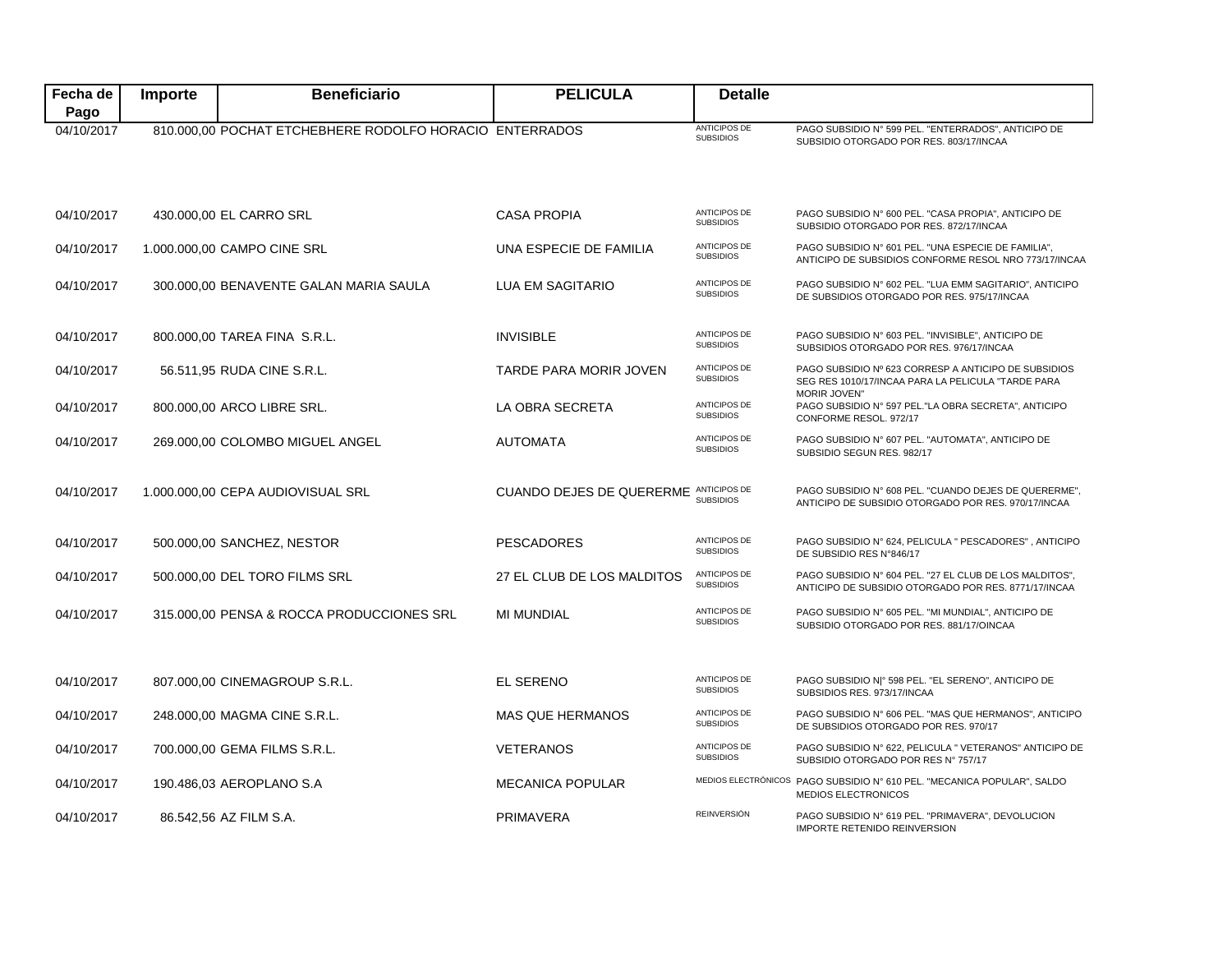| 04/10/2017 | 78.327,37 INST. NAC. DE CINE Y ARTES<br><b>AUDIOVISUALES</b>   | LA MUERTE DE MARGA MAIER    | SUBSIDIOS COMPENS<br><b>ANTIC SALA</b>   | PAGO SUBSIDIO Nº 614 PEL. "LA MUERTE DE MARGA MAIER",<br>SUBSIDIO SALA 2017, PARA APLICAR AL ANTICIPO DE LA PEL. LA<br>MUERTE DE MARGA MAIER, COMPENSACION |
|------------|----------------------------------------------------------------|-----------------------------|------------------------------------------|------------------------------------------------------------------------------------------------------------------------------------------------------------|
| 04/10/2017 | 421.416,02 INST. NAC. DE CINE Y ARTES<br><b>AUDIOVISUALES</b>  | LA EMBOSCADA                | SUBSIDIOS COMPENS<br><b>ANTIC SALA</b>   | PAGO SUBSIDIO Nº 613 PEL. "LA EMBOSCADA", SUBSIDIOS SALA<br>2017, PARA APLICAR AL ANTICIPO DE LLA PEL. EL CANDIDATO<br>(LA EMBOSCADA). COMPENSACION        |
| 04/10/2017 | 2.104.868,91 MARTINEZ NADIA SOLEDAD                            | <b>FUGA D ELA PATAGONIA</b> |                                          | MEDIOS ELECTRÓNICOS PAGO SUBSIDIO Nº 595 PEL. "FUGA DE LA PATAGONIA" EX<br>(FUGA DEL PAIS DE LAS MANZANAS), MEDIOS ELECTRONICOS                            |
| 04/10/2017 | 2.649.042,92 RIZOMA SRL                                        | EL OTRO HERMANO             |                                          | MEDIOS ELECTRÓNICOS PAGO SUBSIDIO Nº 596 PEL. "EL OTRO HERMANO" (BAJO ESTE<br>SOL TREMENDO), MEDIOS ELECTRONICOS DEVOLUCION<br><b>REINVERSION</b>          |
| 04/10/2017 | 486.124,99 RIZOMA SRL                                          | EL OTRO HERMANO             |                                          | MEDIOS ELECTRÓNICOS PAGO SUBSIDIO Nº596 PEL. "EL OTRO HERMANO" (BAJO ESTE<br>SOL TREMENDO), MEDIOS ELECTRONICOS DEVOLUCION<br><b>REINVERSION</b>           |
| 04/10/2017 | 110.000,00 TEUBAL SERGIO NICOLAS                               | <b>MECANICA POPULAR</b>     |                                          | MEDIOS ELECTRÓNICOS PAGO SUBSIDIO Nº 610 PEL. "MECANICA POPULAR; SALDO<br>MEDIOS ELECTRONICOS. CESION DEL PRODUCTOR<br>AEROPLANO SA                        |
| 04/10/2017 | 440.000,00 METROPOLIS FILMS S.A.                               | <b>MECANICA POPULAR</b>     |                                          | MEDIOS ELECTRÓNICOS PAGO SUBSIDIO Nº 610 PEL. "MECANICA POPULAR", SALDO<br>MEDIOS ELECTRONICOS, CESION DEL PRODUCTOR                                       |
| 04/10/2017 | 356.555,12 AMADA FILMS SRL                                     | <b>AMATEUR</b>              | <b>REINVERSIÓN</b>                       | AEROPLANO SA<br>PAGO SUBSIDIO Nº 616 PEL. "AMATEUR", A CUENTA<br>DEVOLUCION IMPORTE RETENIDO REINVERSION                                                   |
| 04/10/2017 | 359.621,32 DEL TORO FILMS SRL                                  | ATAUD BLANCO                | <b>REINVERSIÓN</b>                       | PAGO SUBSIDIO Nº 617 PEL. "ATAUD BLANCO", DEVOLUCION<br><b>IVERSION</b>                                                                                    |
| 04/10/2017 | 332.570,89 ALEPH MEDIA S.A.                                    | TODO SOBRE EL ASADO         |                                          | MEDIOS ELECTRÓNICOS PAGO SUBSIDIO Nº 618 PEL. "TODO SOBRE EL ASADO", SALDO<br>MEDIOS ELECTRONICOS                                                          |
| 04/10/2017 | 332.570,89 TELEVISION ABIERTA S.A.                             | TODO SOBRE EL ASADO         |                                          | MEDIOS ELECTRÓNICOS PAGO SUBSIDIO Nº 618 PEL. "TODO SOBRE EL ASADO", SALDO<br>MEDIOS ELECTRONICOS                                                          |
| 04/10/2017 | 409.274.13 DAR A LUZ CINE SRL                                  | <b>DOLORES</b>              | <b>REINVERSIÓN</b>                       | PAGO SUBSIDIO Nº 620 PEL. "DOLORES", DEVOLUCION<br>IMPORTE RETENIDO EN CONCEPTO DE REINVERSION                                                             |
| 04/10/2017 | 171.414,24 ALEPH CIINE SA                                      | <b>EL SILENCIO</b>          | SUBSIDIOS SALAS                          | PAGO SUBSIDIO Nº 609 PEL. "EL SILENCIO EX (INVIERNO),<br>SALDO SUBSIDIOS SALA                                                                              |
| 04/10/2017 | 2.940.991,40 ALEPH CIINE SA                                    | <b>EL SILENCIO</b>          |                                          | MEDIOS ELECTRÓNICOS PAGO SUBSIDIO Nº 611 PEL. "EL SILENCIO EX (INVIERNO),<br>SALDO MEDIOS ELECTRONICOS                                                     |
| 04/10/2017 | 55.630,03 PASTO SRL                                            | LULU                        | REINVERSIÓN                              | PAGO SUBSIDIO Nº 621 PEL. "LULU", DEVOLUCION IMPORTE                                                                                                       |
| 04/10/2017 | 1.300.000,00 CLINES SA                                         | <b>MECANICA POPULAR</b>     |                                          | RETENIDO EN CONCEPTO DE REINVERSION<br>MEDIOS ELECTRÓNICOS PAGO SUBSIDIO Nº 610 PEL. "MECANICA POPULAR, SALDO<br>MEDIOS ELECTRONICOS, CESION DEL PRODUCTOR |
| 04/10/2017 | 169.664.82 POCHAT ETCHEBHERE RODOLFO HORACIO UNAMUNO EN FUENTE | <b>AVENTURA</b>             | REINVERSIÓN                              | AEROPLANO SA<br>PAGO SUBSIDIO Nº 615 PEL. "UNAMUNO EN FUENTE<br>AVENTURA", DEVOLUCION IMPORTE RETENIDO REINVERSION                                         |
| 04/10/2017 | 76.391,62 INST. NAC. DE CINE Y ARTES<br><b>AUDIOVISUALES</b>   | <b>MECANICA POPULAR</b>     | SUBSIDIOS COMPENS<br><b>ANTIC MEDIOS</b> | PAGO SUBSIDIO Nº 610 PEL. "MECANICA POPULAR", SALDO<br>MEDIOS ELECTRONICOS, PARA APLICAR AL ANTICIPO DE LA<br>PEL. MECANICA POPULAR. COMPENSACION          |